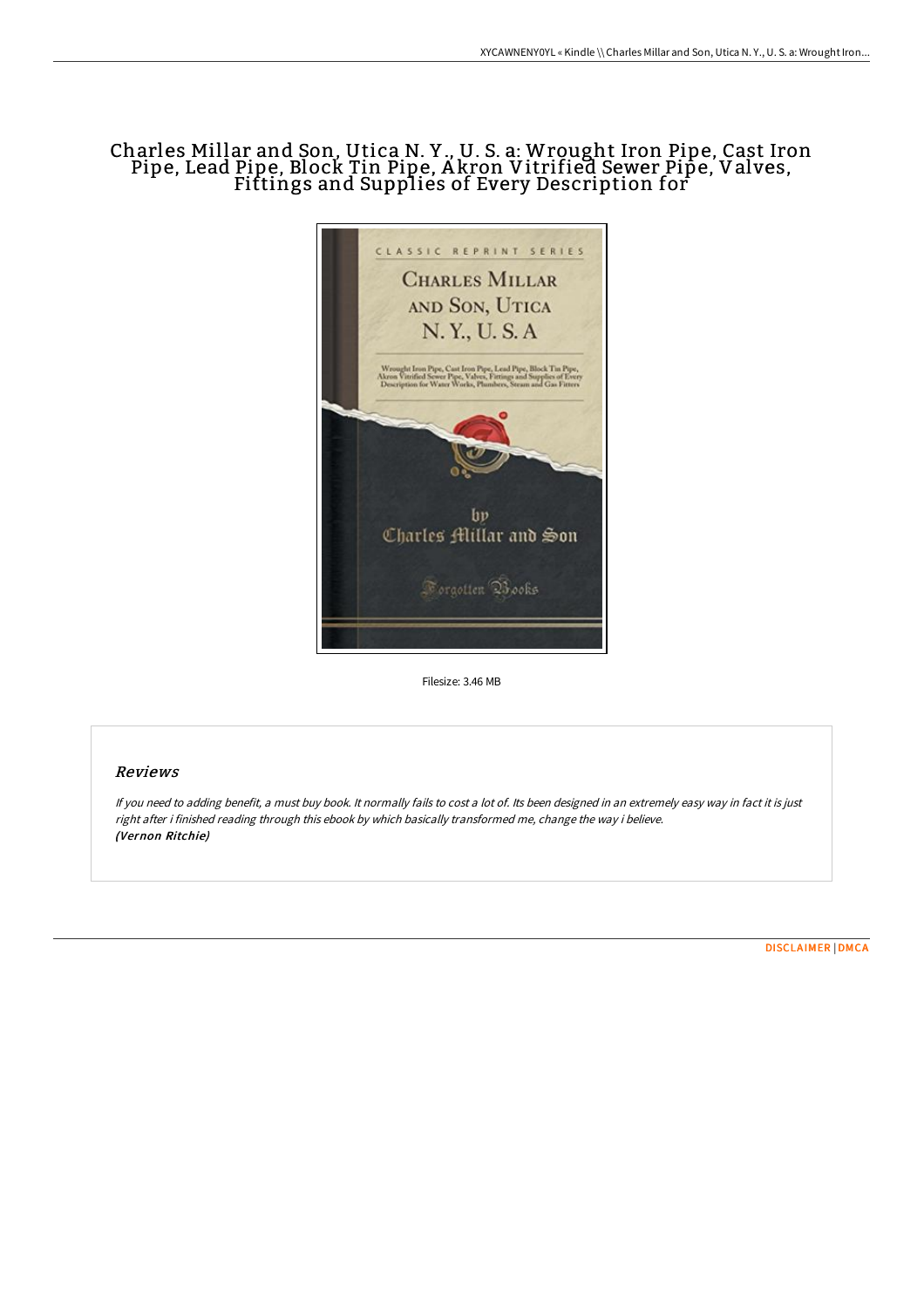### CHARLES MILLAR AND SON, UTICA N. Y., U. S. A: WROUGHT IRON PIPE, CAST IRON PIPE, LEAD PIPE, BLOCK TIN PIPE, AKRON VITRIFIED SEWER PIPE, VALVES, FITTINGS AND SUPPLIES OF EVERY DESCRIPTION FOR



To get Charles Millar and Son, Utica N. Y., U. S. a: Wrought Iron Pipe, Cast Iron Pipe, Lead Pipe, Block Tin Pipe, Akron Vitrified Sewer Pipe, Valves, Fittings and Supplies of Every Description for PDF, make sure you follow the web link under and save the document or gain access to other information which are related to CHARLES MILLAR AND SON, UTICA N. Y., U. S. A: WROUGHT IRON PIPE, CAST IRON PIPE, LEAD PIPE, BLOCK TIN PIPE, AKRON VITRIFIED SEWER PIPE, VALVES, FITTINGS AND SUPPLIES OF EVERY DESCRIPTION FOR ebook.

Forgotten Books, 2017. Paperback. Condition: New. Language: English . Brand New Book \*\*\*\*\* Print on Demand \*\*\*\*\*. Excerpt from Charles Millar and Son, Utica N. Y., U. S. A: Wrought Iron Pipe, Cast Iron Pipe, Lead Pipe, Block Tin Pipe, Akron Vitrified Sewer Pipe, Valves, Fittings and Supplies of Every Description for Water Works, Plumbers, Steam and Gas Fitters Cocks - Air, Asbestos Iron, Ball, . Bar, Beer Basin Brackett Swing, 78 compres ndjuble Bracket 78 Compression, 76 - 77-78 Double Compression, 78 Improxed 82 Improved 82 Self Closing 84 Shampoo 79 Swing 76 Telegraph 85 Waste. 83 Bath, Doub!e 75 Improved Double 83 Waste 33 Cooler 97-98 Counter 9? Cylinder 51-52 Gauge 52 Globe 99 Hopper Compression 93 - 96 selfclosing 84 Hydrant 91 Iron 25 Look 99 Metre 49 Oil. Pantry 8-79 Double 79. About the Publisher Forgotten Books publishes hundreds of thousands of rare and classic books. Find more at This book is a reproduction of an important historical work. Forgotten Books uses state-of-the-art technology to digitally reconstruct the work, preserving the original format whilst repairing imperfections present in the aged copy. In rare cases, an imperfection in the original, such as a blemish or missing page, may be replicated in our edition. We do, however, repair the vast majority of imperfections successfully; any imperfections that remain are intentionally left to preserve the state of such historical works.

D Read Charles Millar and Son, Utica N. Y., U. S. a: Wrought Iron Pipe, Cast Iron Pipe, Lead Pipe, Block Tin Pipe, Akron Vitrified Sewer Pipe, Valves, Fittings and Supplies of Every [Description](http://digilib.live/charles-millar-and-son-utica-n-y-u-s-a-wrought-i.html) for Online  $\mathbb E$  Download PDF Charles Millar and Son, Utica N. Y., U. S. a: Wrought Iron Pipe, Cast Iron Pipe, Lead Pipe, Block Tin

Pipe, Akron Vitrified Sewer Pipe, Valves, Fittings and Supplies of Every [Description](http://digilib.live/charles-millar-and-son-utica-n-y-u-s-a-wrought-i.html) for